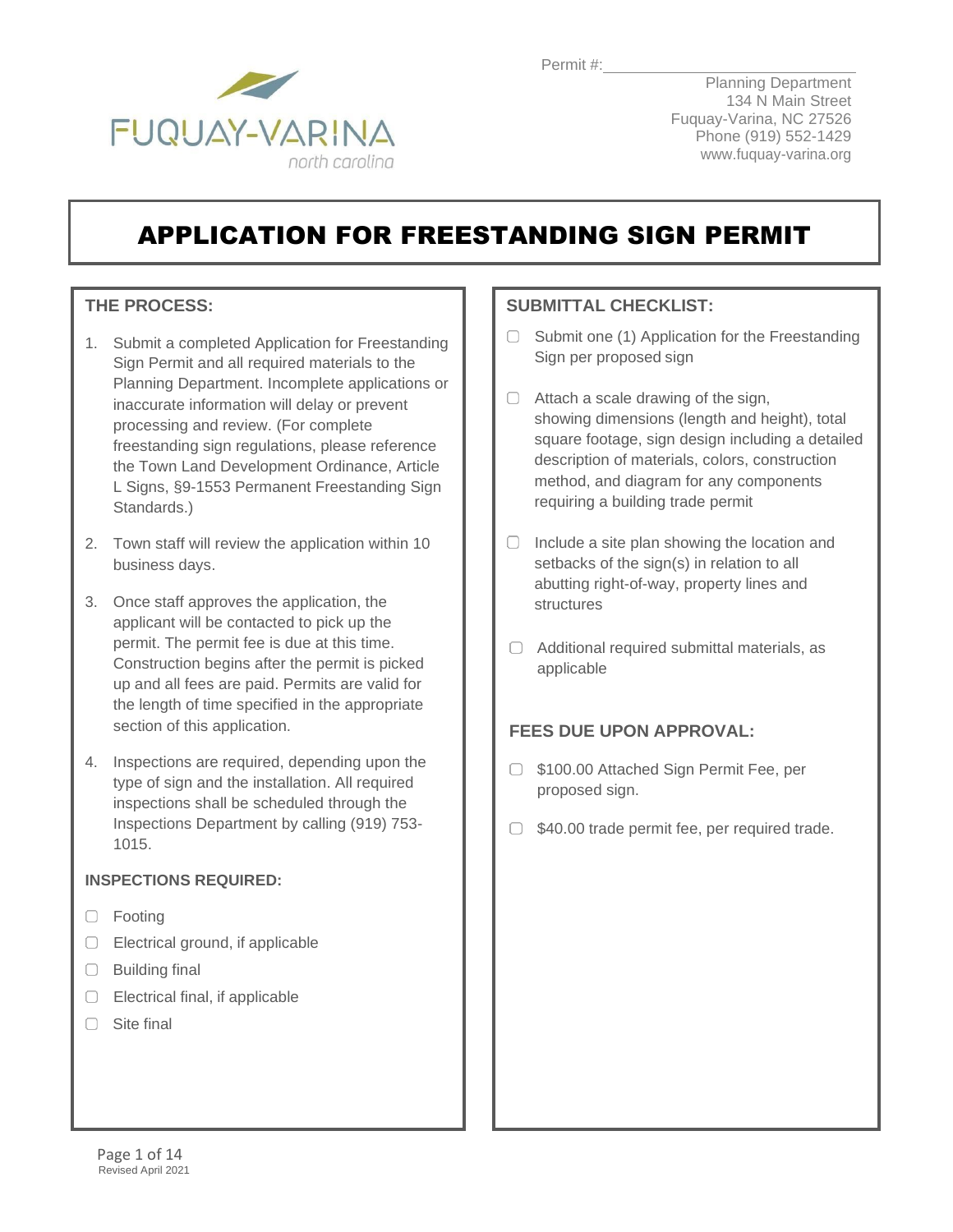### **OWNER & PETITIONER INFORMATION:**

| Address: Andreas Address: Address: Address: Address: Address: Address: Address: Address: Address: Address: Address: Address: Address: Address: Address: Address: Address: Address: Address: Address: Address: Address: Address |                                                                             |                                                                 |                                     |
|--------------------------------------------------------------------------------------------------------------------------------------------------------------------------------------------------------------------------------|-----------------------------------------------------------------------------|-----------------------------------------------------------------|-------------------------------------|
|                                                                                                                                                                                                                                |                                                                             |                                                                 |                                     |
|                                                                                                                                                                                                                                |                                                                             |                                                                 |                                     |
| Property Owner Name: 2008 2010 2020 2021 2022 2023 2024 2022 2022 2023 2024 2022 2023 2024 2022 2023 2024 2022                                                                                                                 |                                                                             |                                                                 |                                     |
| Address: Andreas Address: Address: Address: Address: Address: Address: Address: Address: Address: Address: Address: Address: Address: Address: Address: Address: Address: Address: Address: Address: Address: Address: Address |                                                                             |                                                                 |                                     |
|                                                                                                                                                                                                                                |                                                                             |                                                                 |                                     |
|                                                                                                                                                                                                                                |                                                                             |                                                                 |                                     |
| <b>SITE INFORMATION:</b>                                                                                                                                                                                                       |                                                                             |                                                                 |                                     |
|                                                                                                                                                                                                                                |                                                                             |                                                                 |                                     |
|                                                                                                                                                                                                                                |                                                                             |                                                                 |                                     |
|                                                                                                                                                                                                                                |                                                                             |                                                                 |                                     |
| Wake County PIN: Note and Manual Marian Control of Tomas Andrew Marian County PIN:                                                                                                                                             |                                                                             |                                                                 |                                     |
| <b>Freestanding Sign Type:</b>                                                                                                                                                                                                 | $\Box$ Column Sign<br>Integrated Center Sign   Monolithic Sign<br>Pole Sign | <b>Commercial Copy Flag</b><br>Home Occupation                  | $\Box$ Ground Sign<br>Monument Sign |
| <b>CONTRACTOR INFORMATION:</b>                                                                                                                                                                                                 |                                                                             |                                                                 |                                     |
|                                                                                                                                                                                                                                |                                                                             |                                                                 |                                     |
| Address: Andreas Address Address Andreas Address Address Address Address Address Address Address Address Address Address Address Address Address Address Address Address Address Address Address Address Address Address Addre |                                                                             |                                                                 |                                     |
|                                                                                                                                                                                                                                |                                                                             |                                                                 |                                     |
| Licensed?: Ves, License Number: Vester Allen Mumber 2014                                                                                                                                                                       |                                                                             | <b>No</b>                                                       |                                     |
|                                                                                                                                                                                                                                |                                                                             | *Licensed contractor required for total job cost over \$30,000* |                                     |
| Will the sign have electrical service? $\Box$ Yes (fill out contractor information below) $\Box$ No                                                                                                                            |                                                                             |                                                                 |                                     |
|                                                                                                                                                                                                                                |                                                                             |                                                                 |                                     |
|                                                                                                                                                                                                                                |                                                                             |                                                                 |                                     |
| Email Address: Management Address: Management Address: Management Address: Management Address: Management Address: Management Address: Management Address: Management Address: Management Address: Management Address: Managem |                                                                             |                                                                 |                                     |
| License Number: <u>Cambridge Communication</u>                                                                                                                                                                                 |                                                                             |                                                                 |                                     |
| I/we the undersigned do hereby certify that all information provided is true, complete, and accurate to the<br>best of my/our knowledge.                                                                                       |                                                                             |                                                                 |                                     |
| Applicant Signature: Management Signature:                                                                                                                                                                                     |                                                                             |                                                                 |                                     |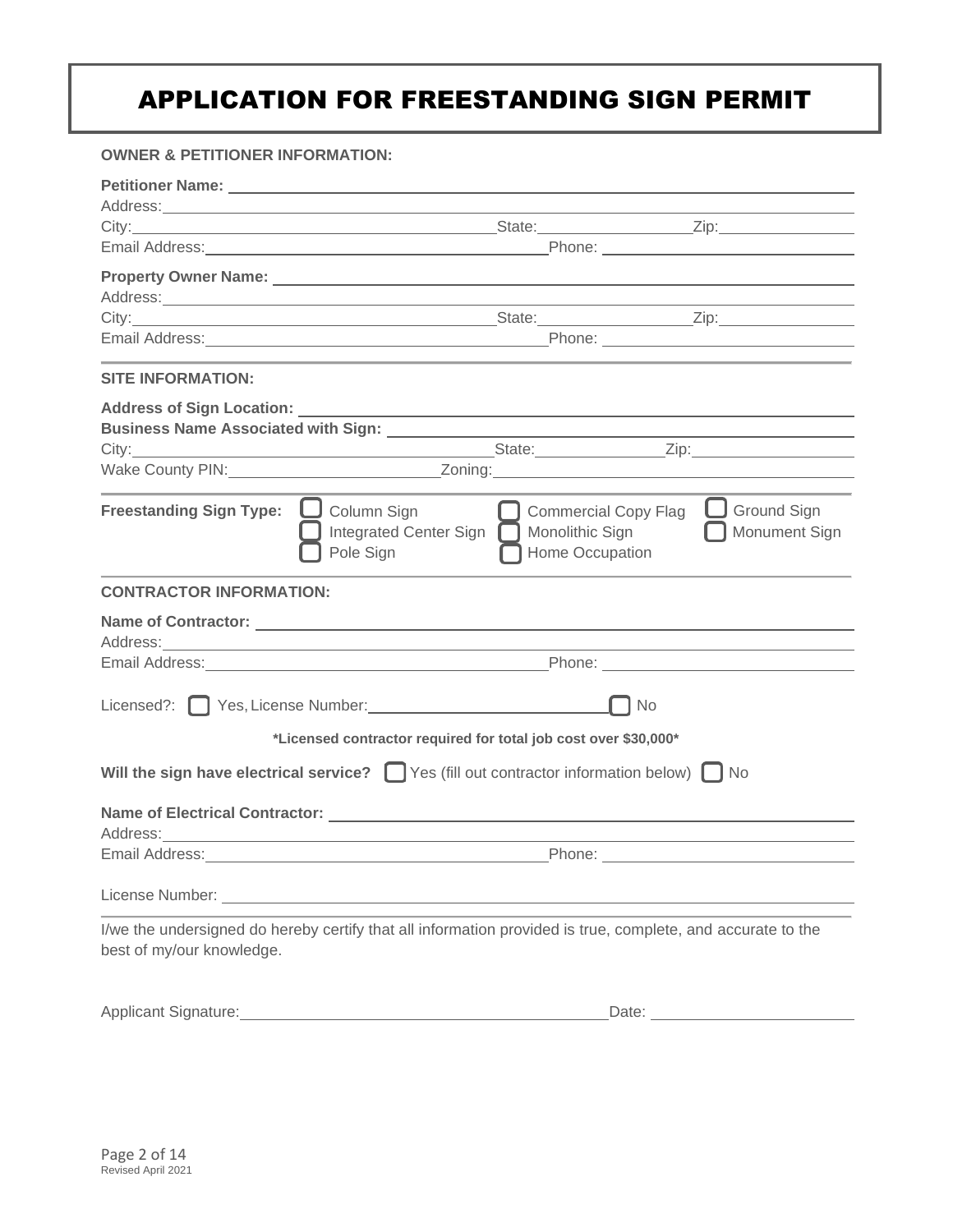### **TOWN USE ONLY**

### PLANS APPROVED FOR CONSTRUCTION KEEP ON BUILDING SITE

The Town of Fuquay-Varina Inspections and Planning Departments have reviewed these plans but is not responsible for errors or omissions in the plans. This approval does not relieve the owner or builder from compliance with the North Carolina Building Code and Town of Fuquay-Varina zoning regulations.

|                                                | Date <u>____________________</u> |  |
|------------------------------------------------|----------------------------------|--|
| Plans <b>Propriet and Plans</b>                | Date <u>_________________</u>    |  |
|                                                | Date <u>__________________</u>   |  |
|                                                |                                  |  |
|                                                |                                  |  |
| Sign Permit Fee (\$100 per proposed sign): \$  |                                  |  |
| Trade Permit Fee (\$40 per required trade): \$ |                                  |  |

| <b>Total Permit Fee:</b> |  |
|--------------------------|--|
|--------------------------|--|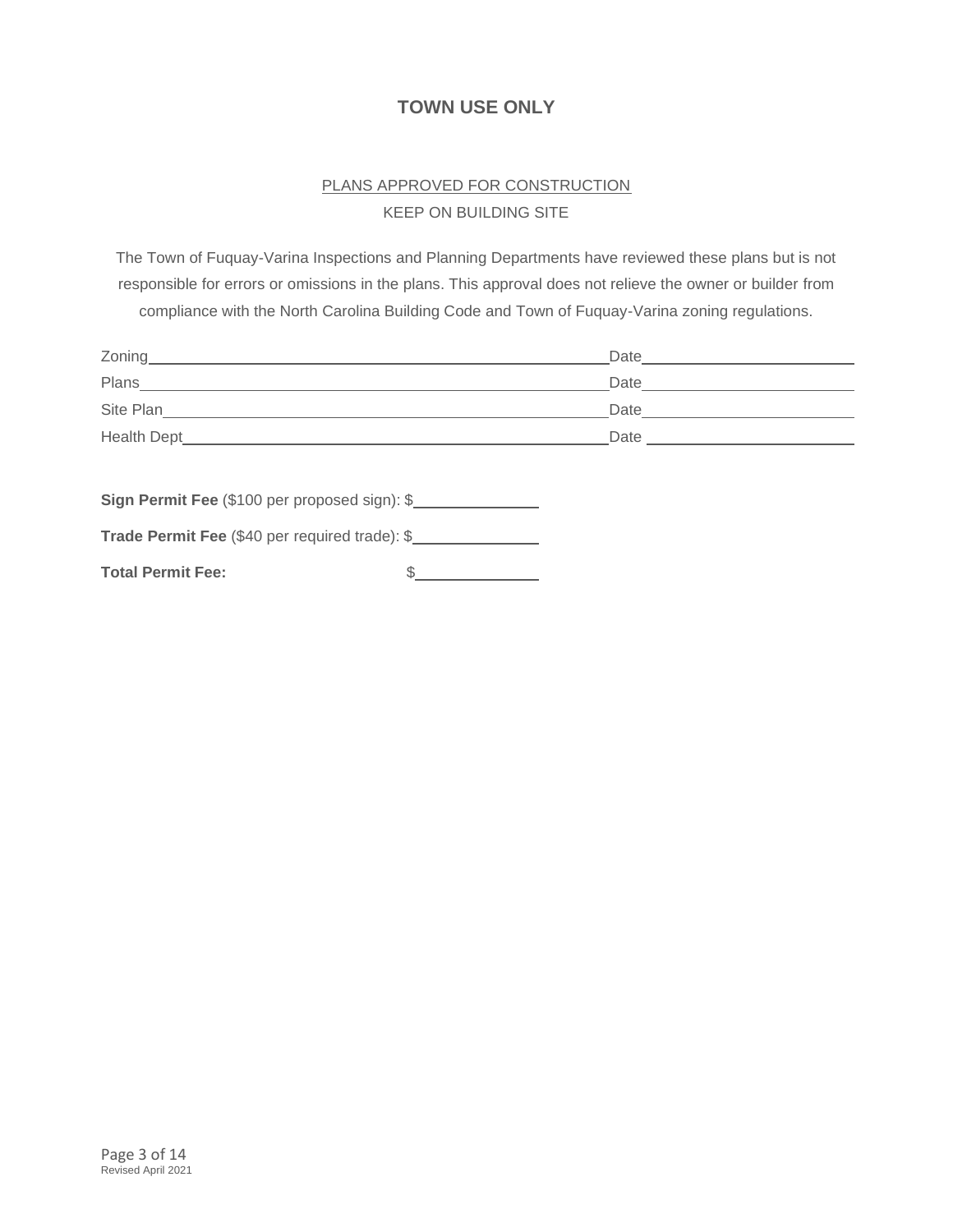### **GENERAL REQUIREMENTS:**

### **Quantity:**

- $\Box$  Total aggregate sign square footage for all permanent signs on a premises, lot, or property shall not exceed two (2) square feet of sign surface area for every one (1) linear foot of building wall, measured on the side of the building with the main entrance for public access. The minimum aggregate square footage is based off of 35 linear feet.
- $\Box$  Only one (1) permanent freestanding sign per lot or parcel is permitted in a nonresidential zoning district, except as otherwise permitted by the Land Development Ordinance (LDO).

#### **Placement:**

- $\Box$  No sign can obstruct a driveway and/or street "sight distance" at an intersection or driveway access. No sign shall be in the median of a public driveway or right-of-way except as otherwise permitted by the LDO.
- $\Box$  No signs or structures shall be erected, constructed, or maintained on or above any part of a roof.
- $\Box$  No sign can be located such that it obstructs or substantially interferes with any window, door, fire escape, stairway, ladder, or other opening intended to provide light, air, ingress or egress for any building or structure.

#### **Sign Lighting:**

- $\Box$  External lighting directed toward a sign shallbe shielded to illuminate only the surface of the sign and prevents glare directly into public rights-of-way or adjacent property.
- All wiring for signs and lighting shall be installed underground.
- $\Box$  Signs illuminated by flashing or intermittent light, or by lights of changing degrees or intensity are prohibited except as permitted in the LDO.
- $\Box$  Digital display is permitted for the purpose of conveying a message under the following conditions:
	- $\Box$  The property on which the sign is located shall be limited to one (1) sign with a digital display area, whether single or double sided, which shall not exceed 25% of the sign surface.
	- $\Box$  The message or copy change shall operate at not less than a 90-minute cycle. Movement of any image can only occur during message change cycle, which is limited to five (5) seconds.
	- $\Box$  Digital displays are prohibited on off-premises signage and in the DC-1 & DC-2 zoning districts.

#### **Appearance:**

- $\Box$  All permanent freestanding signs must be constructed of the same principal material and color as the principal building or structure for which the sign is provided.
- $\Box$  All required landscape must be consistent with the landscaping on the lot where the principalbuilding is located. Turf grass may not be counted toward sign landscaping requirement.

**Initial**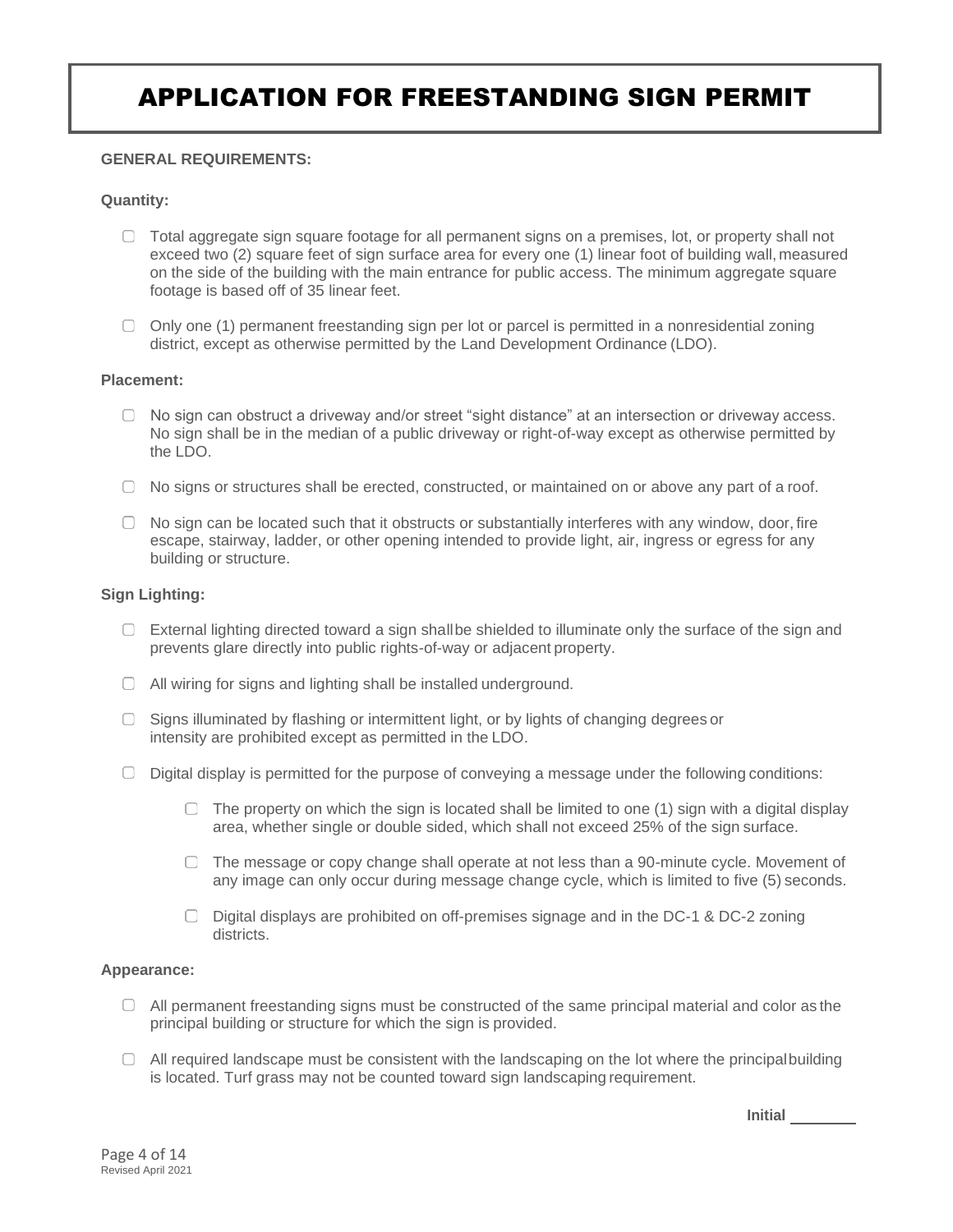#### **Additional Requirements for DC-1 & DC-2 Zoning Districts:**

- $\Box$  The nearest portion of any freestanding sign shall not be closer than 12 feet from the back of the curb of the public right-of-way. Such signs shall not interfere in anyway with the required five (5) feet clearance for the pedestrian sidewalk.
- $\Box$  Sign surface shall be constructed of wood, metal, masonry material, painted and/or aluminum composite material (ACM). Letters shall be constructed of plastic, wood, iron-fashioned, or otherwise fabricated.

*(Form Continues: Please fill out the section applicable to the sign type you are applying for.)*

**Initial**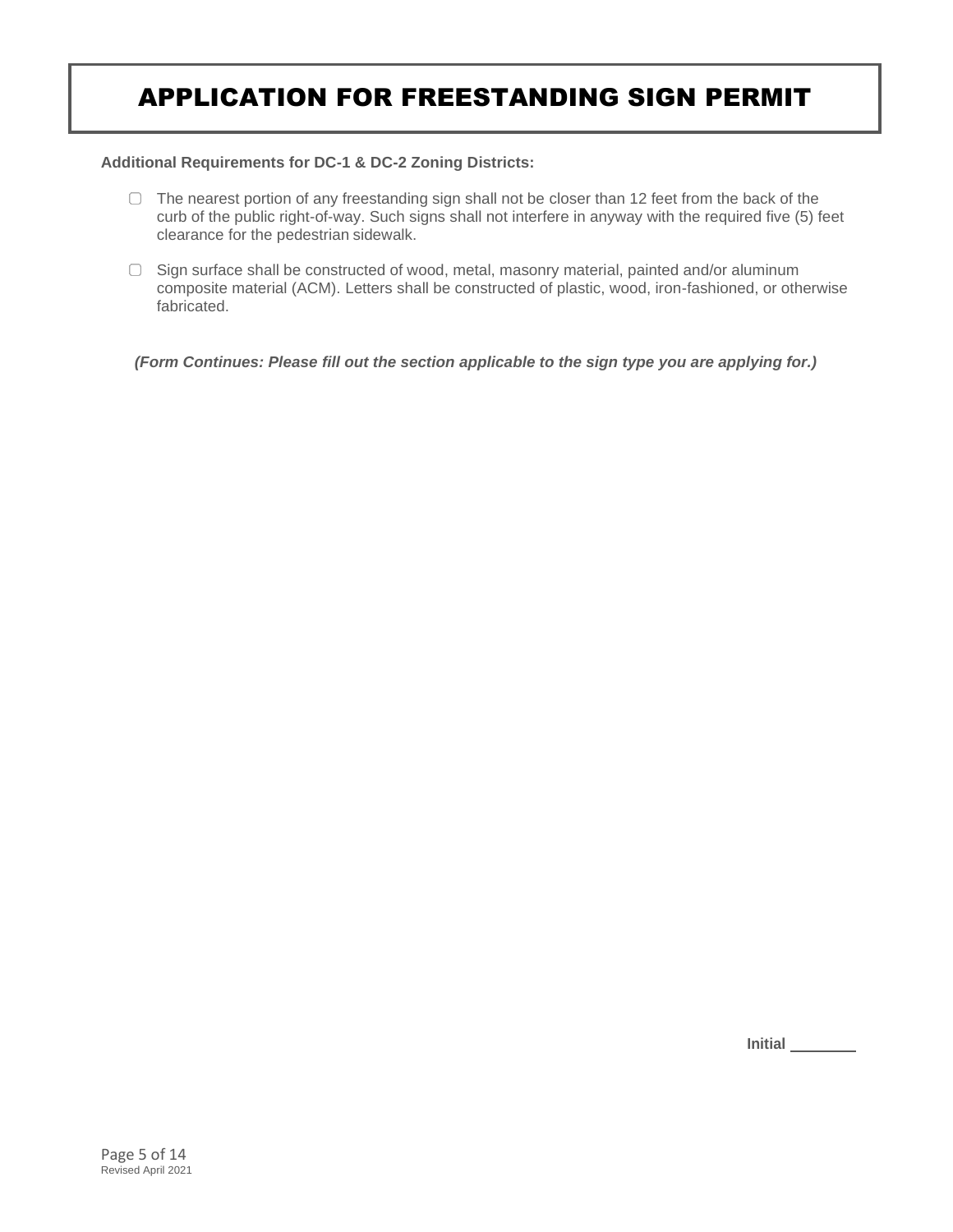**Complete this page if sign is a COLUMN SIGN:**



- □ **Surface area:** square feet (max. 48 square feet)
- **Height:** feet (max. 15 feet from finished grade)
- □ **Setback:** \_\_\_\_\_\_\_\_\_\_feet (min. three (3) feet from a right-of-way and if permitted within 10 feet of a public right-of-way shall not exceed 42 inches in height)
- □ **Sign support:** Center column (min. of 25% of the width of the sign) Two (2) support columns (*on each end of the sign, combined columns shall be a minimum of 25% of the width of the sign) (do not include columns in calculating width of the sign)*
- **Column height:** feet (max. eight (8) feet from finished grade to bottom of sign)
- **Maximum aggregate sign square footage permitted:** square feet
- **Aggregate sign square footage proposed:** square feet
- ◯ Column signs are prohibited in DC-1 & DC-2 zoning districts.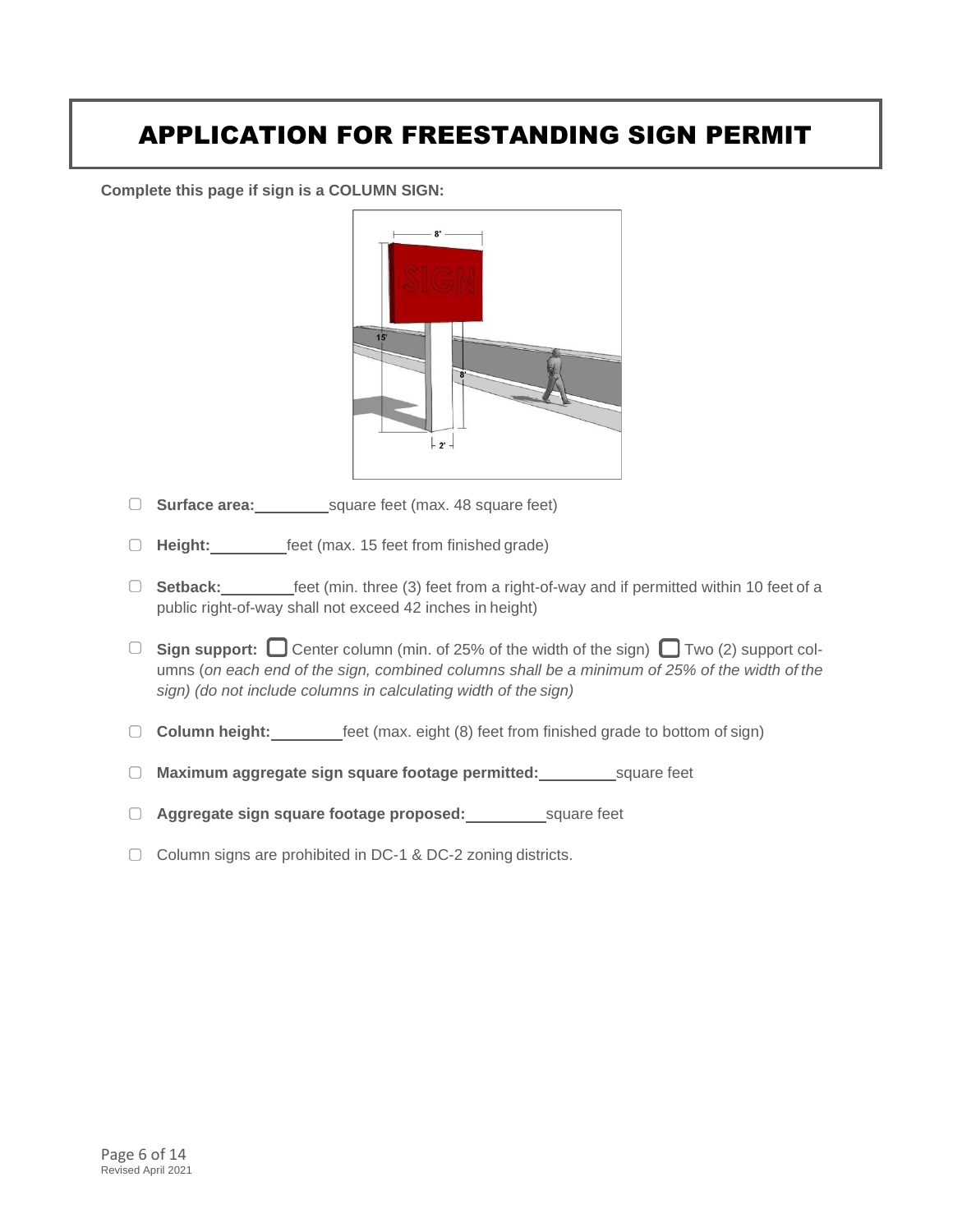#### **Complete this section if sign is a COMMERCIAL COPY FLAG:**

A commercial copy flag is permitted in accordance with the following standards:

- **Pole height: Figure 10 feet** (max. 30 feet)
- □ **Setback:** feet (min. 10 feet from a property line)
- □ Flag surface area: square feet (max. three (3) feet by five (5) feet; shall be included in total aggregate sign area)
- $\Box$  Commercial copy flags may only be displayed in conjunction with the American flag.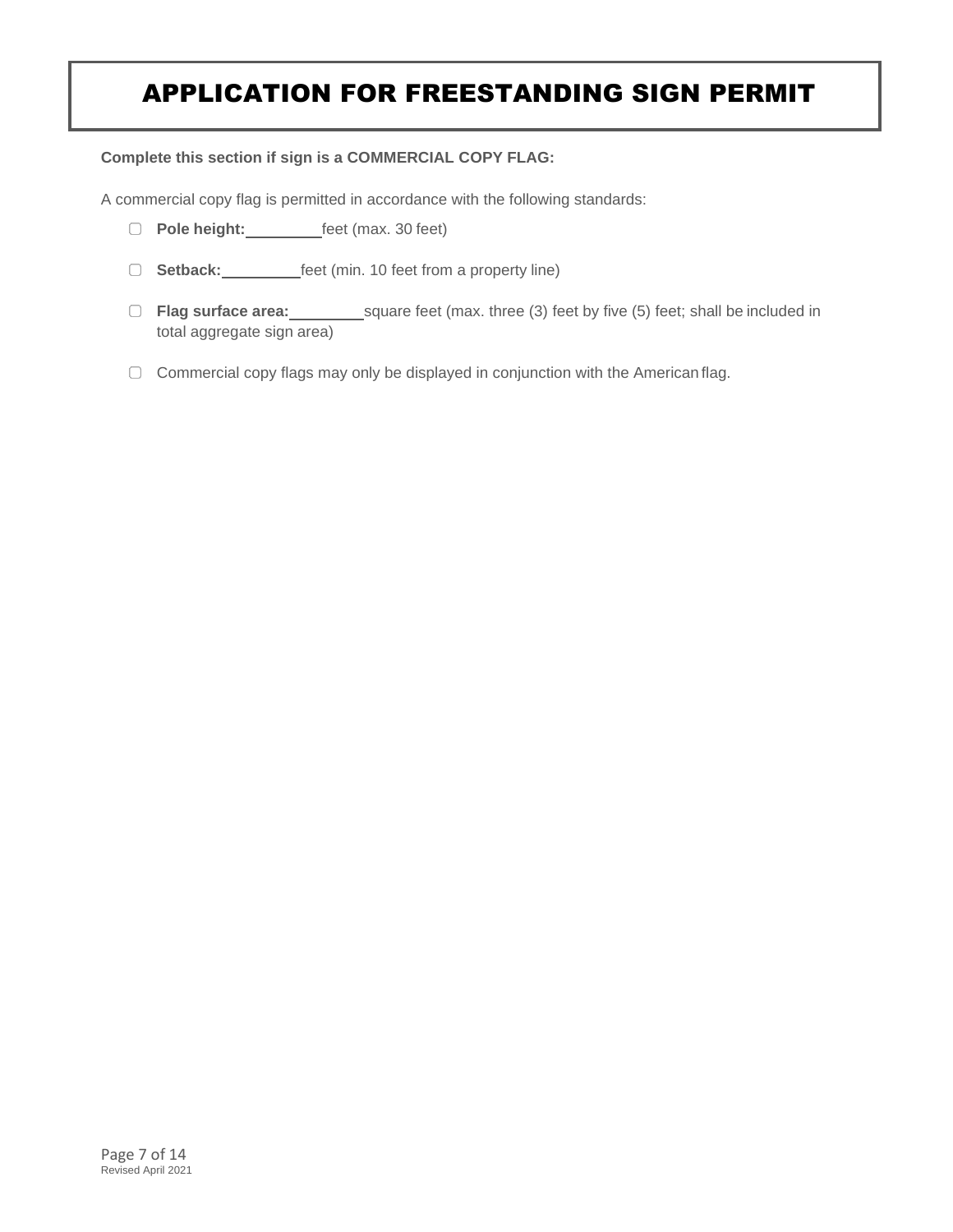**Complete this section if sign is a GROUND SIGN:**



- **Surface area:** square feet (max. 48 square feet)
- **Height:** feet (max. 15 feet, from finished grade to top of sign)
- **Setback:** feet (min. three (3) feet from a right-of-way and if within 10 feet of a public rightof-way shall not exceed 42 inches in height)
- **Base height:** inches (min. 24 inches, max. 48 inches)
- **Base width:** inches (min. 90% of the width of the sign)
- **Base depth:** inches (must be equal to or greater than the sign)
- **Maximum aggregate sign square footage permitted:** square feet
- **Aggregate sign square footage proposed:** square feet
- **Number of signs:** (max. two (2) signs are permitted at each subdivision public right-ofway access. The total surface area of both signs shall not exceed 48 square feet.)

#### **Additional sign requirements for DC-1 & DC-2 Zoning Districts:**

- **Sign height:** feet (max. 42 inches)
- □ **Sign surface area:** square feet (max. 24 square feet per side)
- **Base height:** inches (min. 12 inches, max. 24 inches)
- **Base width:** inches (min. 12 inches, max. 24 inches)
- **Base depth:** inches (min. 12 inches, max. 24 inches)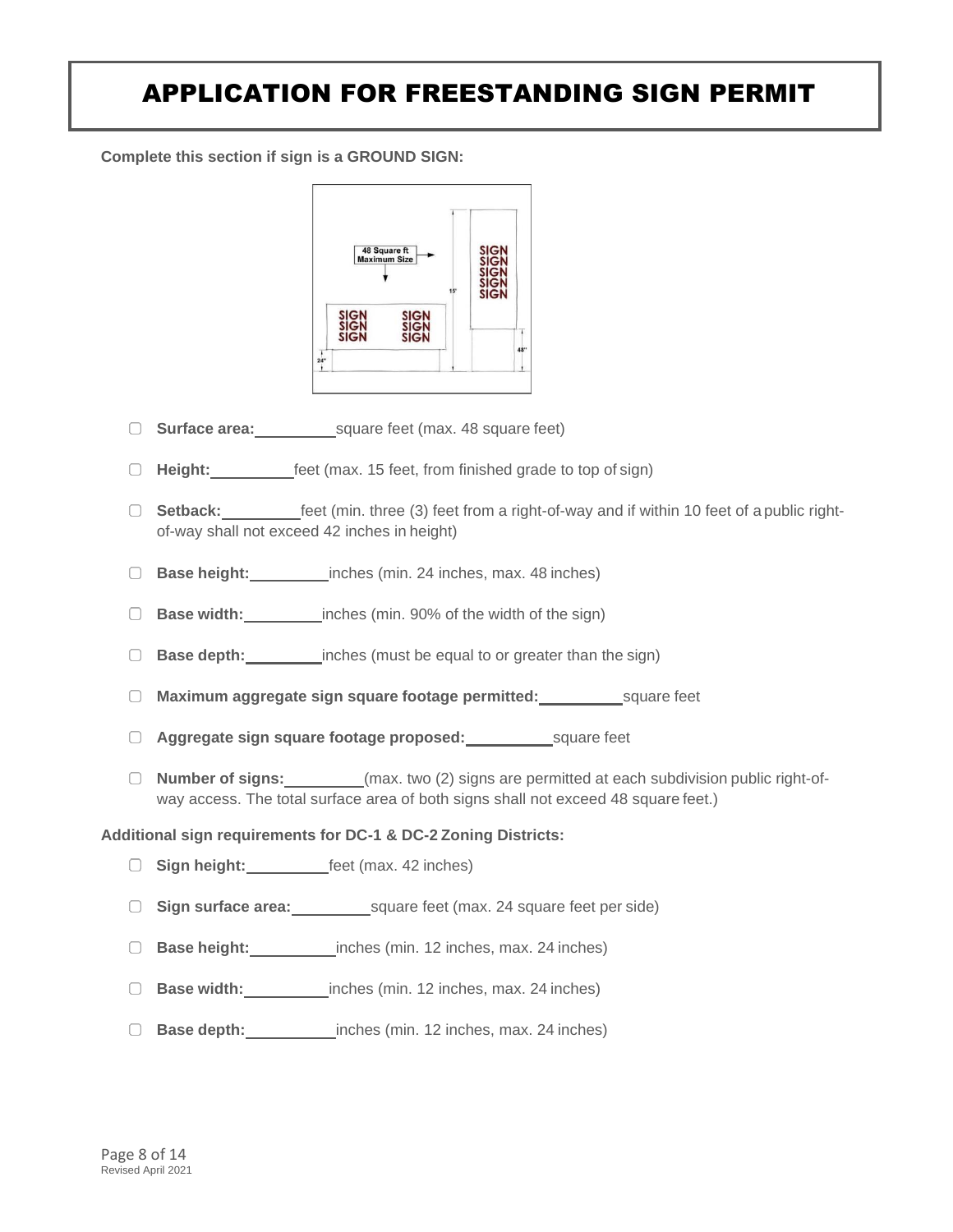**Complete this section if sign is an INTEGRATED CENTER SIGN:**



- **Sign height:** feet (max. 15 feet, from the finished grade to the top of the sign)
- □ **Setback:** feet (min. three (3) feet from a right-of-way and if within 10 feet of a public right-of-way shall not exceed 42 inches in height)
- **Number of signs:** (max. one (1) sign per public right-of-way access)
- Where an integrated center signage is utilized, no additional permanent freestanding signs will be permitted, whether on a single parcel or multiple parcels.

**Additional Requirements for Commercial Zoning Districts:**

**Surface area of sign:** square feet (max. 120 square feet)

**Additional Requirements for Industrial Zoning Districts:**

**Surface area of sign:** square feet (max. 90 square feet)

**Additional Requirements for the Office & Institutional Zoning District:**

**Surface area of sign:** square feet (max. 64 square feet)

### **Additional Requirements for DC-1 & DC-2 Zoning Districts:**

 $\Box$  Integrated center signs are prohibited in DC-1 & DC-2 zoning districts.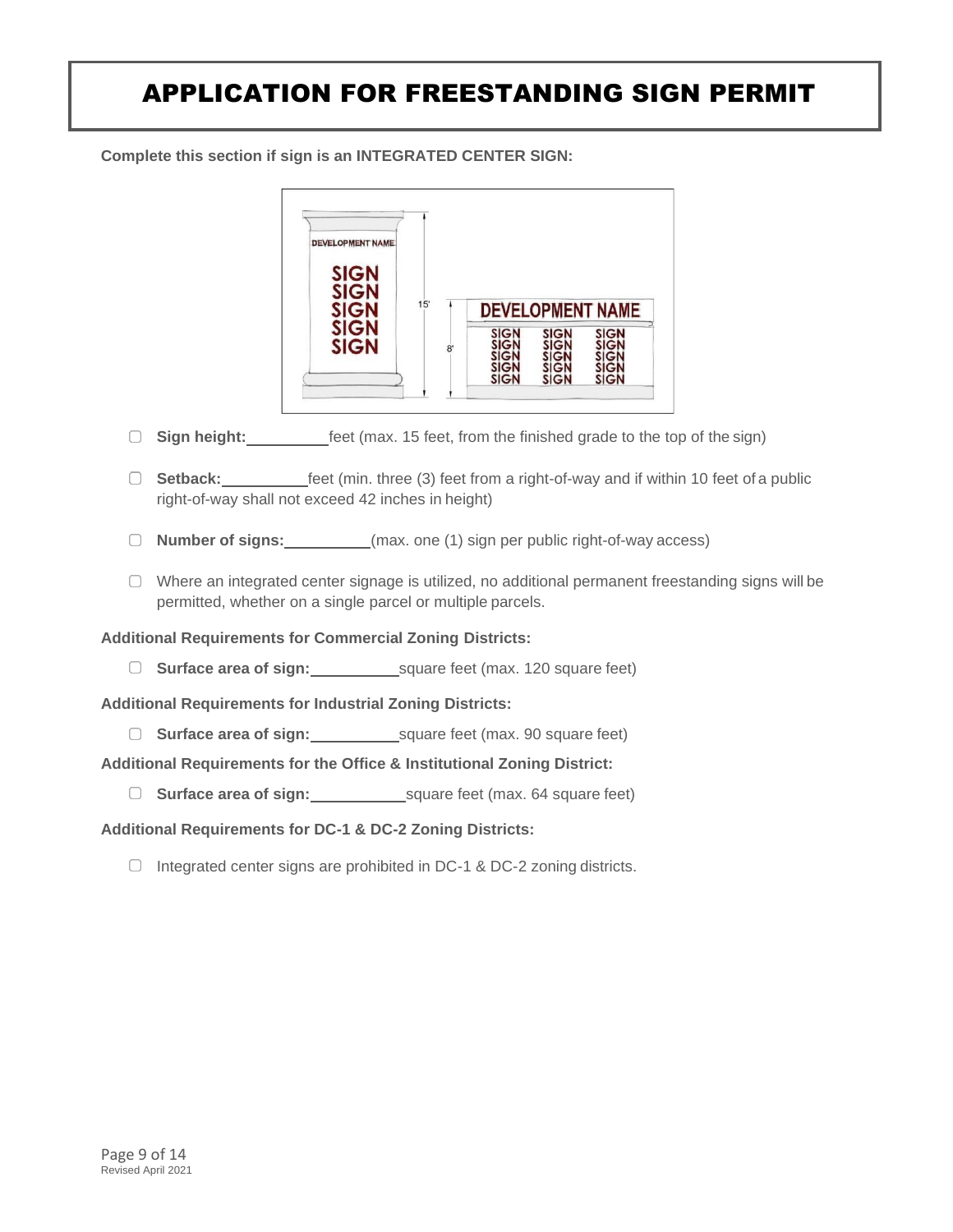**Complete this section if sign is a MENU BOARD SIGN:**



- □ **Sign surface area:** square feet (max. 64 square feet)
- **Sign height:** feet (max height seven (7) feet from finished grade to top of sign)
- **Number of signs:** (max. two (2) signs per parcel or zoning lot)
- □ **Setback:** feet (min. three (3) feet from a right-of-way and if within 10 feet of a public right-of-way shall not exceed 42 inches in height)

### **Additional Requirements for DC-1 & DC-2 Zoning Districts:**

Menu board signs are prohibited in DC-1 & DC-2 zoning districts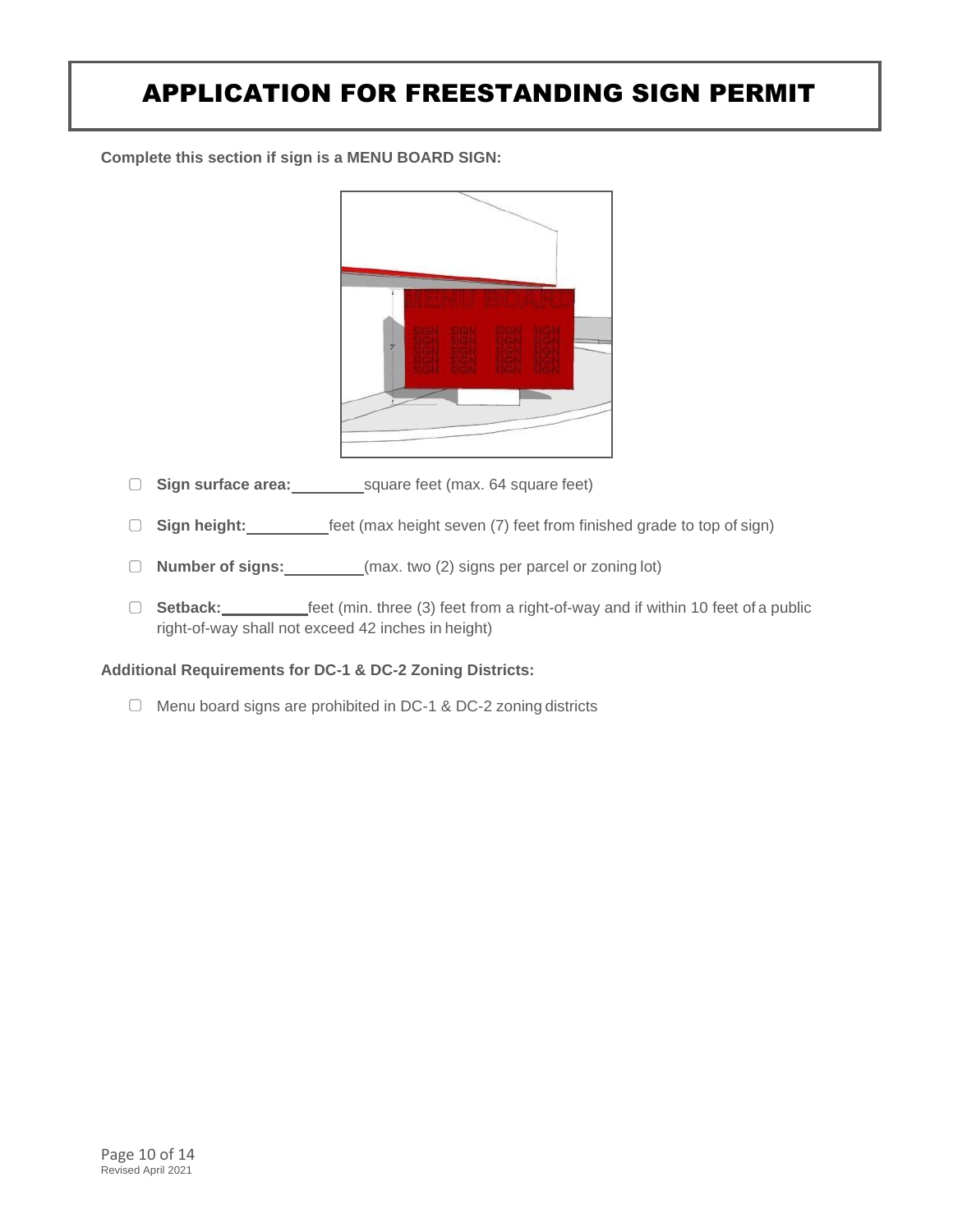**Complete this section if the sign is a MONOLITHIC SIGN:**



- □ **Sign surface area:** square feet (max. 48 square feet)
- □ Sign height: **feet** (max. 15 feet, from the finished grade to the top of the sign)
- **Setback:** feet (min. three (3) feet from a right-of-way and if within 10 feet of a public right-of-way shall not exceed 42 inches in height)
- **Distance from finished grade to display area:** inches (the display area on a monolithic sign shall not be placed less than 30 inches high, measured from the finished grade to the bottom edge of display area)
- **Maximum aggregate sign square footage permitted:** square feet
- **Aggregate sign square footage proposed:** square feet
- $\Box$  The base of the monolithic sign shall be located below the finished grade.

#### **Additional Requirements for Nonresidential Monolithic Signs in Residential Districts:**

- **Surface area of sign:** square feet (max. 32 square feet)
- **Sign height:** feet (max. 42 inches)
- **Number of signs:** (max. one (1) sign per public right-of-way access)

#### **Additional Requirements for DC-1 & DC-2 Zoning Districts:**

 $\Box$  Monolithic signs are prohibited in DC-1 & DC-2 zoning districts.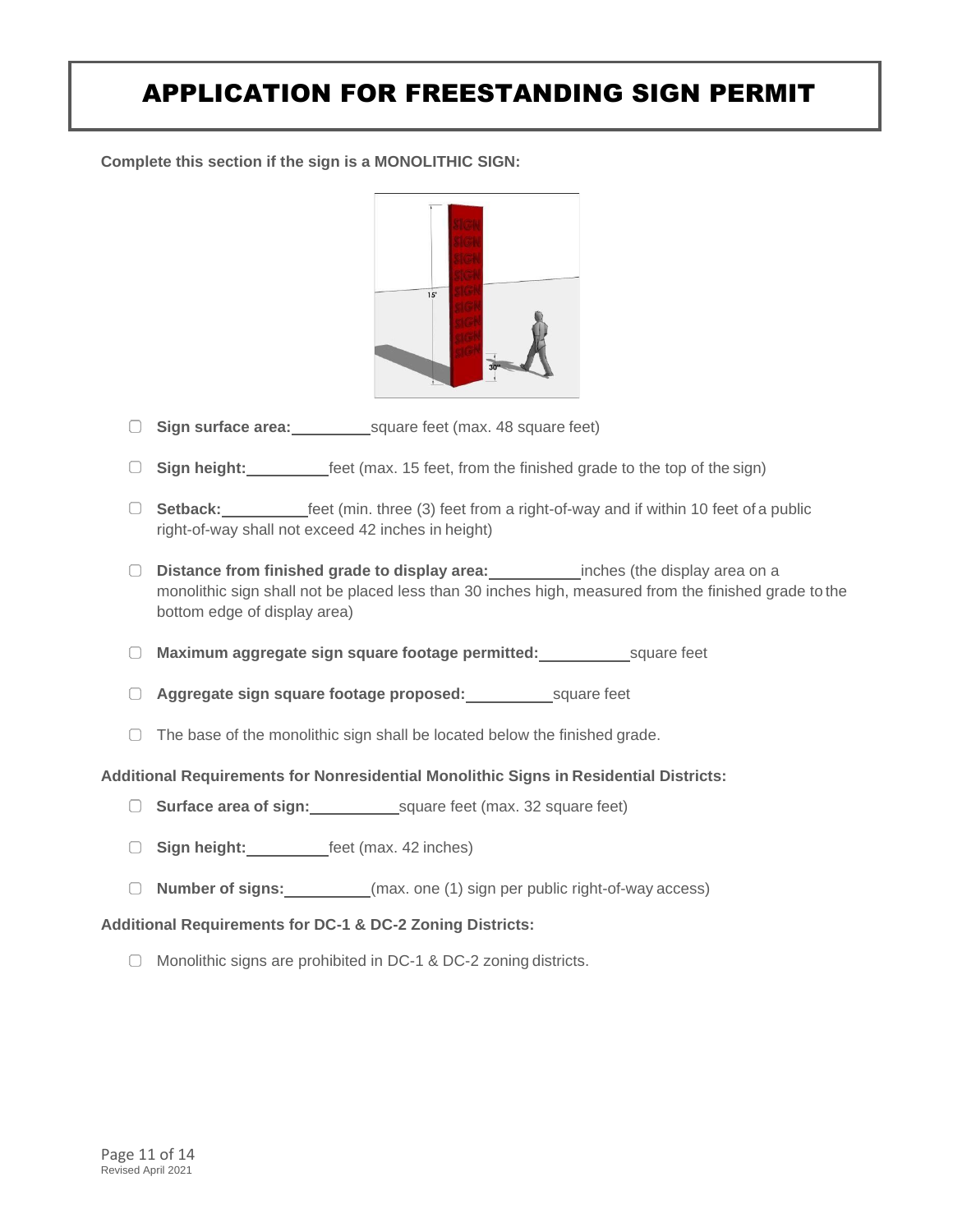**Complete this section if the sign is a MONUMENT SIGN:**



- **Sign surface area:** square feet (max. sign surface area 24 square feet)
- □ Sign height: **feet** (max. six (6) feet)
- □ Sign width: **feet** (max four (4) feet)
- □ Sign depth: inches (max. 12 inches)
- **Base height:** inches (supported by a continuous base, with a min. of 18 inches and a max. of 39 inches)
- **Base width: feet** (min. of 90% of the width of the monument sign)
- **Setback:** feet (min. three (3) feet from a right-of-way and if within 10 feet of a public right-of-way shall not exceed 42 inches in height)

#### **Additional Requirements for a Nonresidential Use Monument Sign in Residential Districts:**

- □ **Surface area:** square feet (max. 32 square feet)
- **Sign height:** feet (max. 42 inches)
- **Number of signs:** (only one (1) permitted per right-of-way access)

#### **Additional Requirements for DC-1 & DC-2 Zoning Districts:**

 $\Box$  Monument signs are prohibited in DC-1 & DC-2 zoning districts.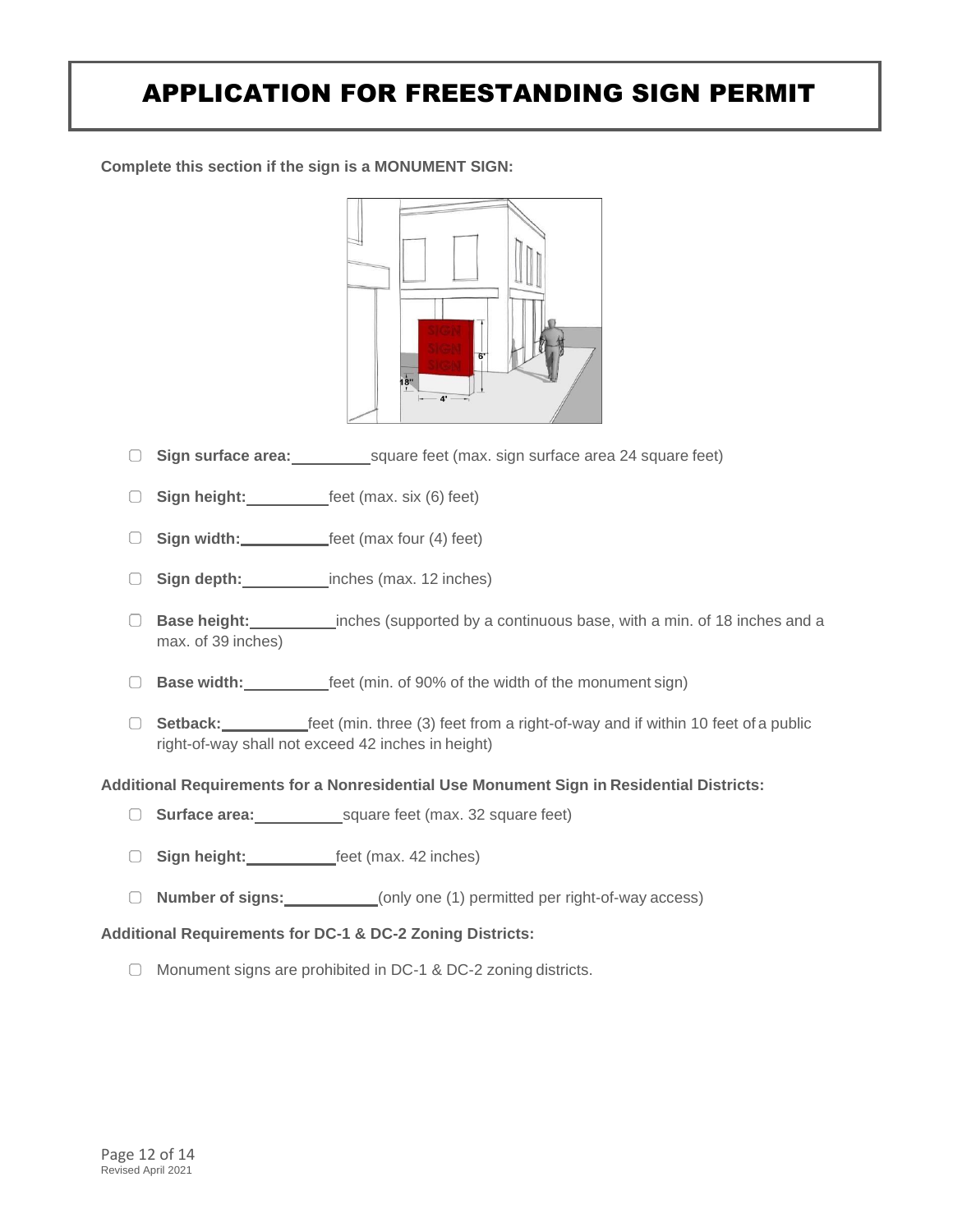**Complete this section if sign is a POLE SIGN:**

Pole Signs are only permitted in DC-1 & DC-2 Zoning Districts in accordance with the following standards:

- **Sign height:** feet (max. seven (7) feet)
- □ **Sign surface area:** square feet (max. 16 square feet per side)
- **Pole width:** four (4) inches in diameter or **four** (4) inches square (must have a decorative cap and projecting ornate ironwork from which the sign shall hang; pole must be black)
- **Maximum aggregate sign square footage permitted:** square feet
- **Aggregate sign square footage proposed:** square feet